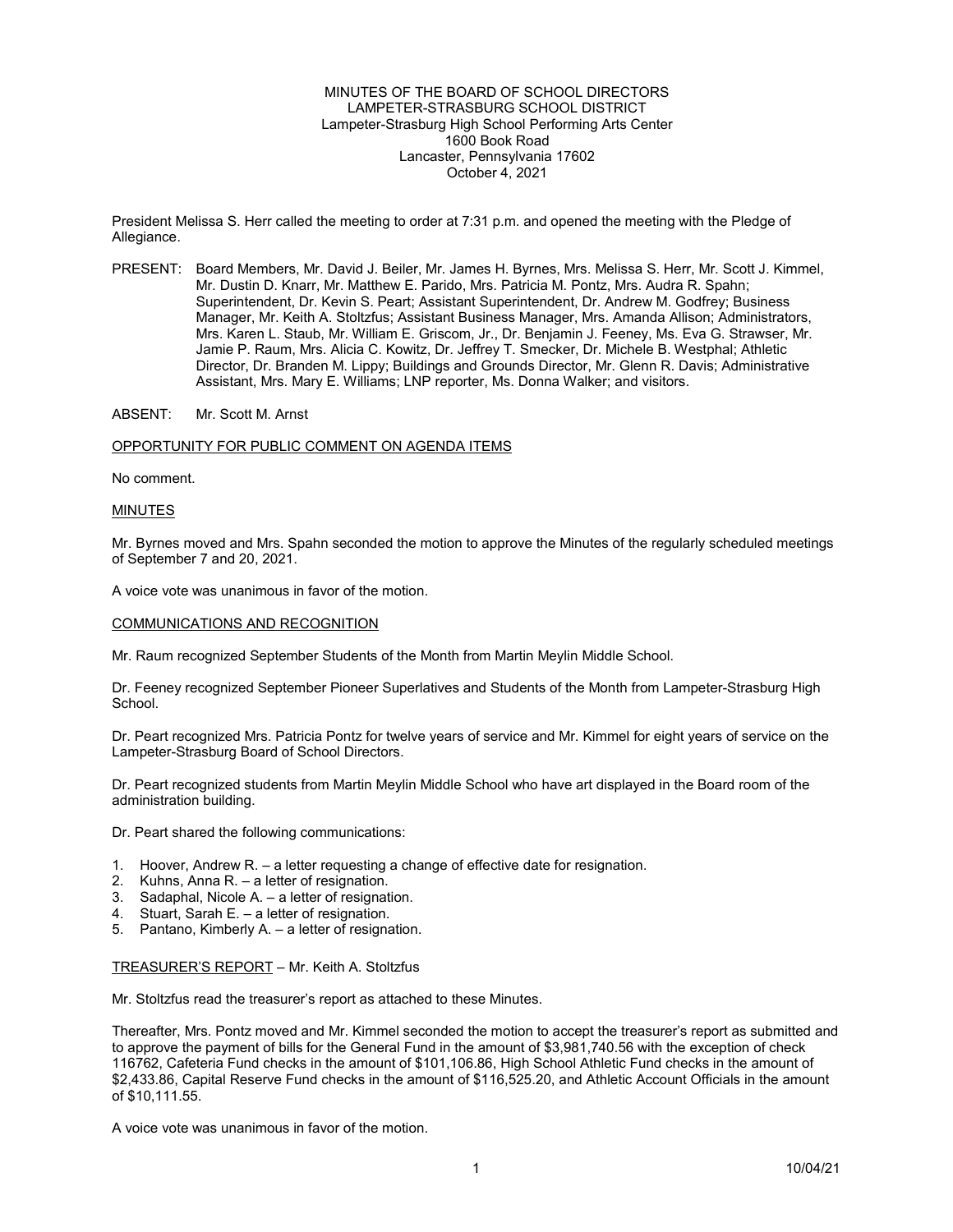Mr. Byrnes moved and Mr. Beiler seconded the motion to approve General Fund check 116762.

A voice vote was 7:0:1 in favor of the motion. Mrs. Pontz abstained from the vote.

ACADEMIC COMMITTEE – Mrs. Patricia M. Pontz, Chairperson

Mrs. Pontz reported that the Committee met earlier in the evening and received an overview of the Title I summer reading camp, reviewed student achievement data, and had a discussion around the Pre-K counts program led by Dr. Westphal. Dr. Godfrey provided a review of the comprehensive plan that will be on the website for the public to view and on the November agenda for approval.

BUILDINGS AND GROUNDS COMMITTEE – Mr. David J. Beiler, Chairperson

Mr. Beiler reported that the Committee met on September 20, 2021, and received an update on the feasibility study and capital projects and building Improvements. Also discussed was a recommendation to move to the next phase of design for the Early Childhood/Kindergarten Center. The Committee also received an update on federal ESSR funding.

BOARD OF REVIEW COMMITTEE – Mrs. Melissa S. Herr, Chairperson

No report.

FINANCE COMMITTEE – Mr. Scott J. Kimmel, Chairperson

Mr. Kimmel reported that the Committee will be meeting on October 12, 2021 at 6:30 p.m. at the District administration building.

PERSONNEL COMMITTEE – Mr. James H. Byrnes, Chairperson

Mr. Byrnes reported that the Committee recommends all agenda items for approval.

CURRICULAR ISSUES AND FEDERAL PROGRAMS – Dr. Andrew M. Godfrey, Representative

Dr. Godfrey reported that the academic committee received a report from the Title I summer program, identification of Title I reading and math students being finalized with hope to begin services in the next few weeks, and the virtual parent meeting tentatively scheduled for October 26, 2021.

STUDENT REPRESENTATIVES – Miss Ella Horst, Miss Maggie Swarr

Miss Horst provided the report for all buildings. Events at Lampeter Elementary School included the success of the annual PTO Fundraiser, the Pioneer Ninja Warrior obstacle course, and the virtual Back to School night.

Hans Herr Elementary School families were invited to an outdoor movie night presented by the PTO and virtual back to school night. Also shared was the upcoming implementation of the Satchel Pulse program to support social and emotional learning.

At Martin Meylin Middle School, a virtual back to school night was conducted with additional virtual office hours and the Pioneer Pride Program has resumed. Upcoming events include the sixth grade block party and the annual student fundraiser.

Lampeter-Strasburg High School had many students participate in the Lampeter Fair, including the Fair Queen competition. Miss Horst also shared on the 2021 homecoming court, three seniors earning National Merit Recognition, upcoming picture re-take take, and PSAT testing to be hosted at L-S. She concluded her report congratulating the golf team for winning the L-L League championship for the first time, as well as their section title.

### APPROVAL OF RESIGNATIONS

Mr. Byrnes moved and Mr. Beiler seconded the motion to approve resignations, as follows:

- a. Anna R. Kuhns, special education teaching assistant, Martin Meylin Middle School, retroactively effective to September 10, 2021.
- b. Nicole A. Sadaphal, part-time receptionist/attendance secretary, Martin Meylin Middle School, retroactively effective to October 1, 2021.
- c. Sarah E. Stuart, school nurse, Lampeter-Strasburg High School, effective October 14, 2021.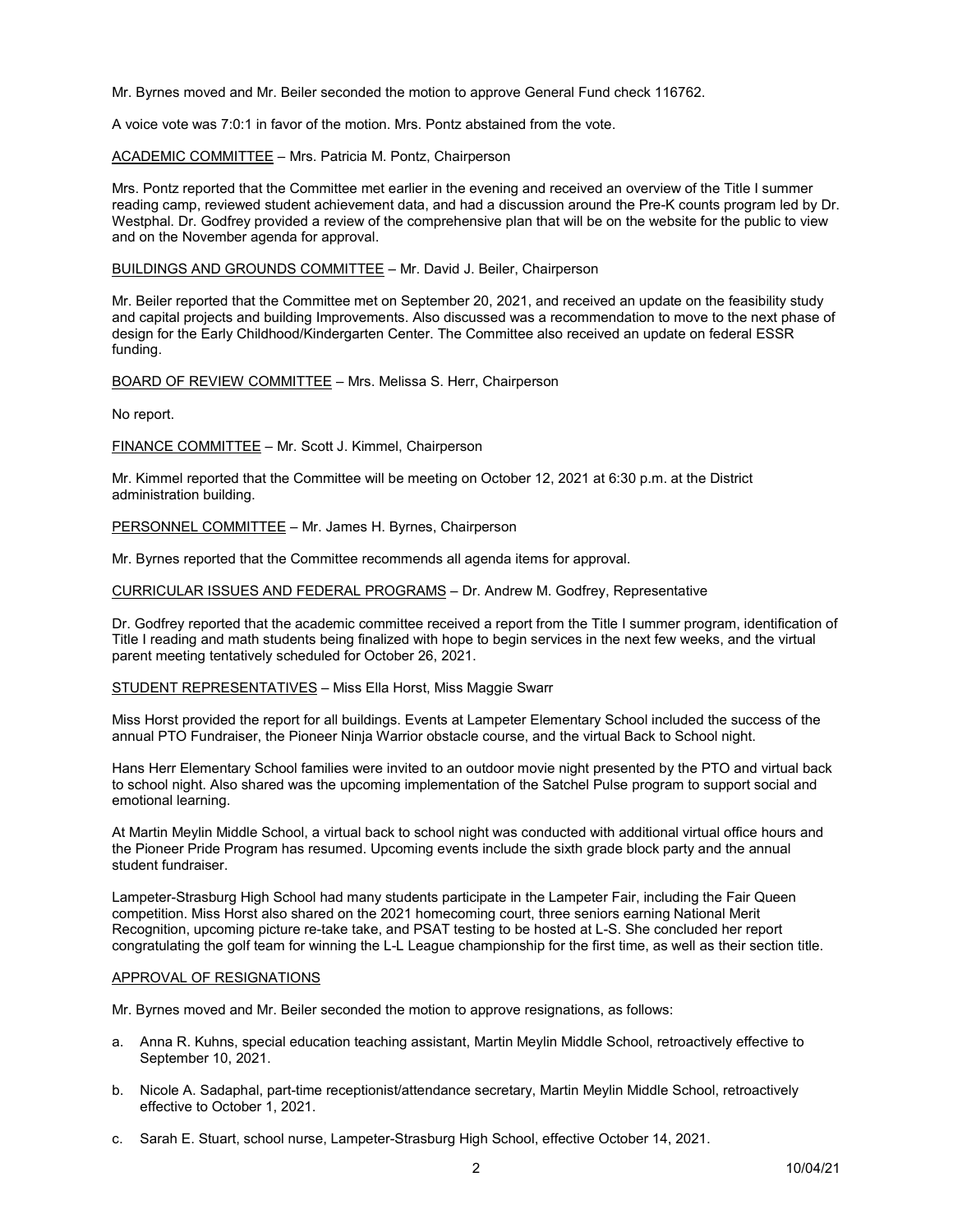d. Kimberly A. Pantano, van aide, Lampeter-Strasburg School District, retroactively effective to July 29, 2021.

A voice vote was unanimous in favor of the motion.

## APPROVAL OF A CHANGE OF EFFECTIVE DATE

Mr. Byrnes moved and Mr. Beiler seconded the motion to approve a change of effective date for the resignation of Andrew R. Hoover, network and systems administrator, Lampeter-Strasburg High School. Mr. Hoover's resignation will be effective October 31, 2021.

A voice vote was unanimous in favor of the motion.

## APPROVAL OF EMPLOYMENT – PROFESSIONAL

Mr. Byrnes moved and Mr. Beiler seconded the motion to approve the employment of Karen C. Reynolds to be employed as an extended substitute special education teacher at Martin Meylin Middle School and Lampeter-Strasburg High School. Ms. Reynolds' daily compensation will be \$125 retroactively effective to September 9, 2021, through the end of the 2021-2022 school year.

A voice vote was unanimous in favor of the motion.

### APPROVAL OF EMPLOYMENT – SUPPORT

Mr. Byrnes moved and Mr. Beiler seconded the motion to approve the employment of the following individuals in support or non-permanent positions:

- a. Zachary R. Berger, kitchen helper, Lampeter Elementary School and Hans Herr Elementary School. Mr. Berger will be employed as a category D support employee and will be compensated at \$11.03 per hour retroactively effective to September 22, 2021.
- b. Lori A. DeLuca, special education teaching assistant, Hans Herr Elementary School. Ms. DeLuca will be employed as a category C support employee and will be compensated at \$12.28 per hour effective October 4, 2021.
- c. Amy L. See, kitchen helper, Martin Meylin Middle School. Ms. See will be employed as a category D support employee and will be compensated at \$11.03 per hour effective October 4, 2021.

A voice vote was unanimous in favor of the motion.

## APPROVAL OF CHANGE OF STATUS

Mr. Byrnes moved and Mr. Beiler seconded the motion to approve a change of employment status for Kimberly R. Schneider, kitchen helper, Martin Meylin Middle School. Ms. Schneider will become a special education teaching assistant at Martin Meylin Middle School. She will become a category C support employee and will be compensated at \$12.47 per hour retroactively effective to September 20, 2021.

A voice vote was unanimous in favor of the motion.

## APPROVAL OF ADDITIONAL ASSIGNMENT

Mr. Byrnes moved and Mr. Beiler seconded the motion to approve an additional assignment for Aubrey C. Smith, SACC aide, Lampeter Elementary School. Ms. Smith will have in increase in hours not to exceed 1499 annual hours. She will become a category C support employee and will remain compensated hourly at \$11.21 effective October 15, 2021.

A voice vote was unanimous in favor of the motion.

# APPROVAL OF CHANGES TO SUPPLEMENTAL CONTRACTS

Mr. Byrnes moved and Mr. Beiler seconded the motion to approve 2021-2022 additions and deletions to supplemental contracts, as follows:

| a. Anne Harnish      | eSports Advisor                  | \$750.00   | Addition        |
|----------------------|----------------------------------|------------|-----------------|
| b. Matthew Shockey   | eSports Advisor                  | \$750.00   | Addition        |
| c. Rebecca Middleton | Department Head – MM Mathematics | \$1.187.00 | <b>Addition</b> |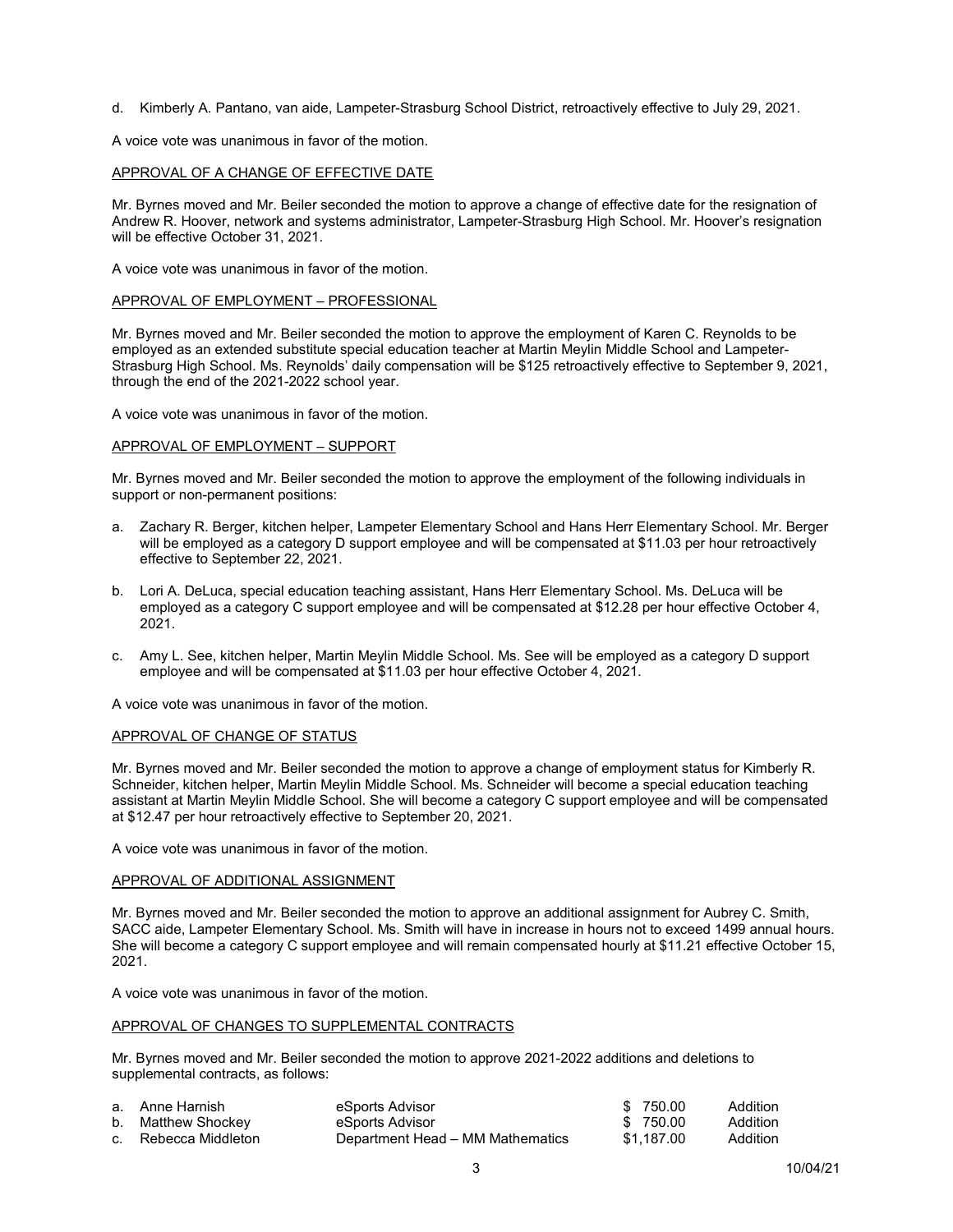| d. Sarah Stuart   | K-12 Health Supervisor             | \$2,865.00 | Deletion        |
|-------------------|------------------------------------|------------|-----------------|
| e. Sarah Stuart   | K-12 Health Supervisor             | \$579.12   | Addition        |
| f. Emily Neff     | Prom Advisor (50%)                 | \$ 563.64  | <b>Deletion</b> |
| g. Sarah Harsh    | Prom Advisor (100%)                | \$1.127.28 | <b>Addition</b> |
| h. Isabel Gleason | Soccer – Girls – Asst – 50% of 50% | \$1.218.58 | <b>Addition</b> |

A voice vote was unanimous in favor of the motion.

## APPROVAL OF SUBSTITUTES

Mr. Byrnes moved and Mr. Beiler seconded the motion to approve 2021-2022 substitutes in their respective capacities, as follows:

| <b>Certified Substitute</b><br>Andreessen, Reuben W.                                                                                                                                                 | Social Studies                                                                                                                                                                                                                      |
|------------------------------------------------------------------------------------------------------------------------------------------------------------------------------------------------------|-------------------------------------------------------------------------------------------------------------------------------------------------------------------------------------------------------------------------------------|
| <b>Emergency Certified Substitute</b><br>Conlin, Cassie L.<br>Cruise, Margaret E.<br>Hines, Lori L.<br>Lovern, Jamie L.<br>Betancourt Partido, Daniellis<br>Slaymaker, Samuel R.<br>Smith, Sandra H. | All Instructional Areas PK-12<br>All Instructional Areas PK-12<br>All Instructional Areas PK-12<br>All Instructional Areas PK-12<br>All Instructional Areas PK-12<br>All Instructional Areas PK-12<br>All Instructional Areas PK-12 |
|                                                                                                                                                                                                      |                                                                                                                                                                                                                                     |

Support Staff Substitutes Himes, Shelley N.

A voice vote was unanimous in favor of the motion.

## RECOMMENDATION FOR APPROVAL OF VOLUNTEERS

Mr. Byrnes moved and Mr. Beiler seconded the motion to approve 2021-2022 volunteers, as follows:

Ferretti, Luca C. Helm, Madeline F.

A voice vote was unanimous in favor of the motion.

## APPROVAL OF SALARIES

Mrs. Spahn moved and Mr. Parido seconded the motion to approve salaries, as attached to these Minutes.

A voice vote was 5:0:3 in favor of the motion. Mr. Byrnes, Mrs. Herr, and Mrs. Pontz abstained from the vote.

### APPROVAL OF CONTRACT WITH FINALSITE

Mr. Beiler moved and Mr. Kimmel seconded the motion to approve a contract with Finalsite for use of the Finalsite content management system and web hosting platform for the District Website from October 15, 2021, to July 1, 2026. The pro-rated cost in 2021 is \$3,450. The annual cost is \$6,900 for the remainder of the contract.

A voice vote was unanimous in favor of the motion.

### APPROVAL OF COLLABORATION AGREEMENT

Mrs. Pontz moved and Mrs. Byrnes seconded the motion to approve a collaboration agreement with Owl Hill Learning Centers/Child Care Services, Inc. for the delivery of the PA Pre-K Counts Program.

A voice vote was unanimous in favor of the motion.

#### APPROVAL OF SPONSORSHIP RENEWAL AGREEMENT

Mr. Byrnes moved and Mr. Beiler seconded the motion to approve the renewal of a sponsorship agreement for Pioneer Stadium with J.K. Mechanical, Inc.

A voice vote was unanimous in favor of the motion.